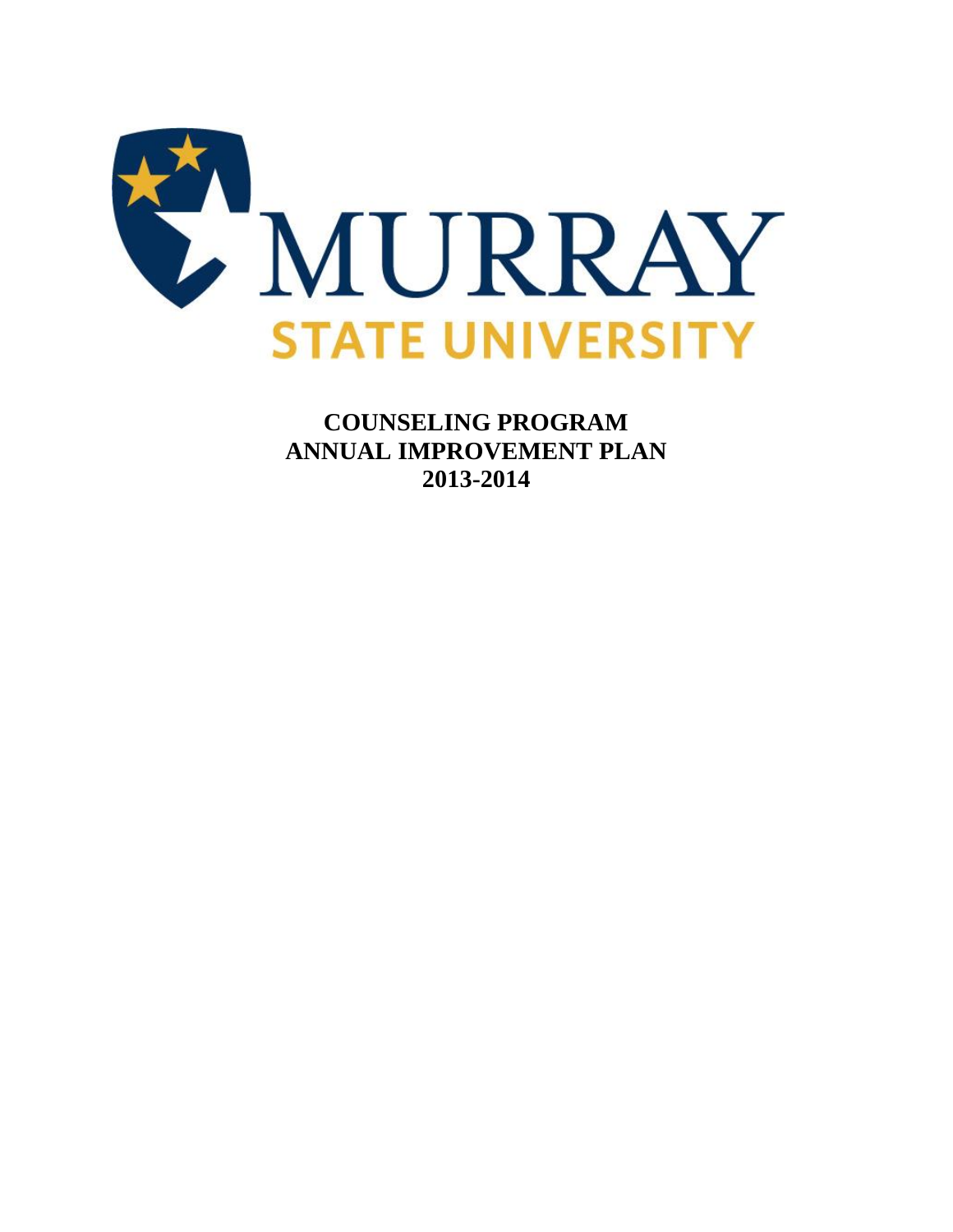## **Annual Improvement Plan**

**Purpose:** The Counseling (CNS) Program is dedicated to improve the Program curriculum, organization, and communication by frequent and routine evaluations. Various groups help in the evaluation process: CNS students during their last semester of the Program, graduates of the CNS Program within six months of graduating, employers of recent graduates, and practicum and internship site supervisors. Through an anonymous survey format, each of these groups gives feedback on the strengths and weaknesses of our Program curriculum and student educational experiences. The surveys are the Program Evaluation, the Graduate Survey, the Graduate Employer Survey, and the Site Supervisor Evaluation of Counseling Program. The CNS faculty compile, analyze, discuss and use the feedback to determine future foci and/or changes to the Program.

**Major Findings:** There were a few trends found throughout the four surveys for both strengths and weaknesses of the Program.

**Program strengths.** Survey participants strongly identified that the Program and CNS students are

- $\triangleleft$  committed to professional growth and development,
- have a high degree of self-awareness and value self-awareness in counseling, and
- $\triangle$  have great knowledge and skill in legal and ethical issues of counseling.

Results also reiterated that the Program and CNS students

- have a strong multicultural counseling focus and appreciate client individual differences,
- $\triangle$  have great knowledge of counseling theory and the ability to apply theory to client issues, and
- $\cdot$  students and graduates seek supervision when needed and actively research topics to use evidence-based practices.

Feedback specifically regarding the CNS Program faculty was positive: faculty is diverse and supportive of students.

**Need for Program improvement.** The themes that were replicated in regards to student ability were consultation and collaboration skills. Also, participants suggested that the Program focus on helping students acquire a greater ability in appraisal and treatment planning.

Results suggested that the Program should work on making courses more readily available and should include a focus in various topics, like crisis and intervention and working with specific atrisk populations (i.e., sexual orientation issues).

There was also feedback concerning specific courses, such as CNS 618 Issues in Counseling, CNS 624 Theories of Counseling, CNS 683 Tests and Measurements, CNS 686 Career Counseling, and CNS 689 Individual Testing. Responses reflect particular issues with their experience in these courses and recommend a change should be made to enhance the curriculum.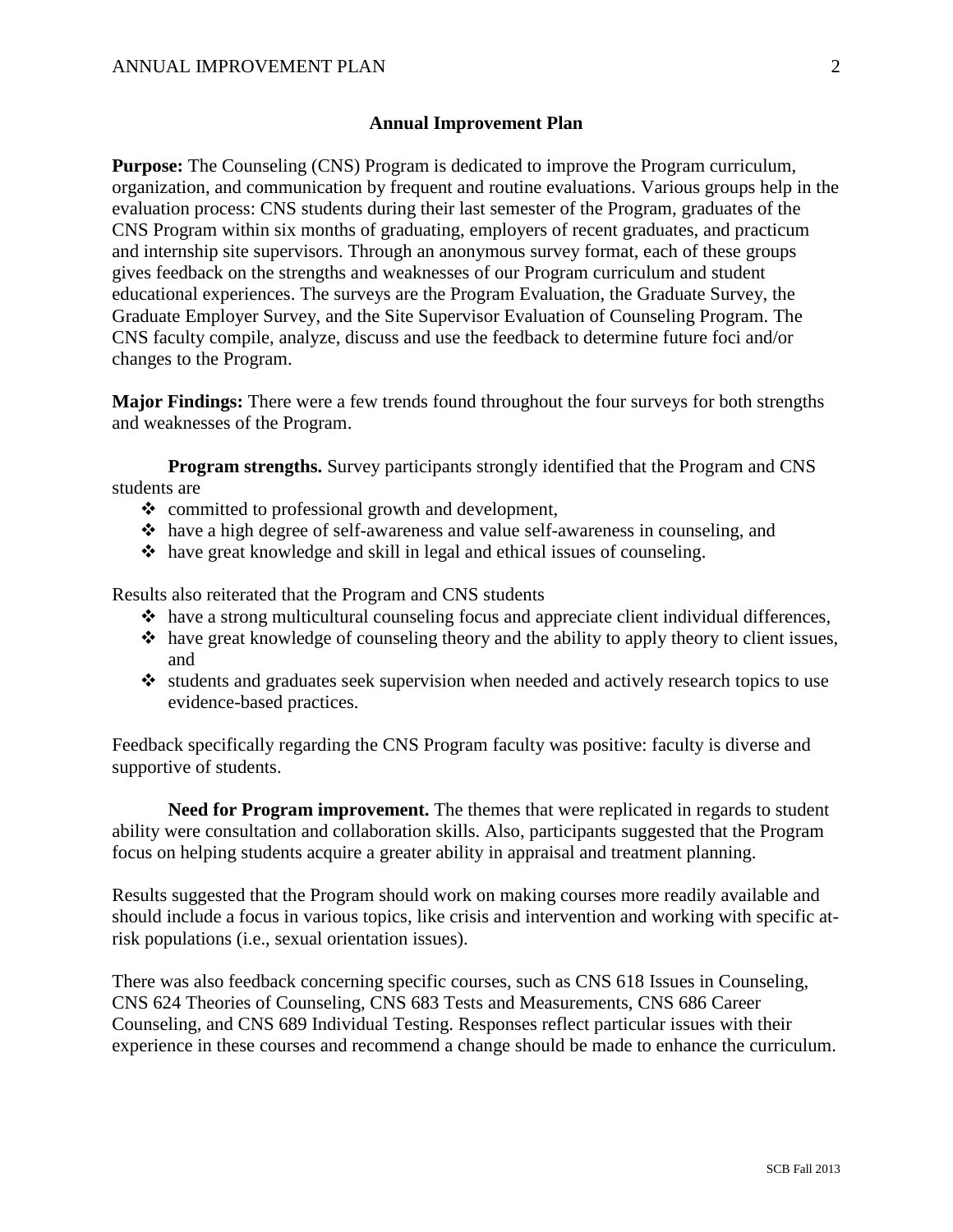**Plan for improvement:** The CNS Program will continue to work on various areas to enhance the curriculum and the learning experiences for students. Many changes have already been made. For instance, each course syllabus has been reorganized, standardized (according to CACREP national standards), and updated to strengthen the focus on counseling theory, multicultural issues, and application of skills. Also, the organization of the Program itself has been restructured to offer consistency in course offering and uniformity of student expectations.

In the upcoming year, the Program will use the results of these surveys to further develop the curriculum and Program structure. The Program will focus on

- $\triangle$  continuing to enhance the advising process by using and regularly updating a database that outlines student progress through their program area. CNS faculty will more routinely contact students with regard to their progress and learning experiences.
- $\triangle$  balancing student wishes with counseling standards by including supplemental material in course curriculum or highlighting aspects of the course material. For example,
	- o collaboration and consultation theories, skills and practice will be further developed in the School Counseling courses (CNS 720 & CNS 725) and in CNS 618.
	- o Also, School Counseling courses will enrich the topic of role expectations so that school counseling students better understand how to manage role differentiation between the expectations of the school systems and expectations of the ASCA National Model.
	- o CNS 618, CNS 720 and CNS 725 will address the concerns regarding current state laws pertaining to mental health and school counselors.
	- o And CNS 676 will include more case study and treatment planning practice to prepare students for on-site demands.

Changes will be made to the curriculum if they align with MSU, CNS Program and CACREP standards.

- $\triangle$  continuing to enhance the curriculum of courses by updating course material according to up-to-date research, the needs of students and the feedback from graduates and employers. CNS faculty have made changes to course structure and material according to CACREP standards.
- $\triangle$  continuing to fine-tune the program organization, including course scheduling, student assessments and evaluations.
	- o Dr. Pender created a yearly schedule of course offerings that helps guide student advising and helps students plan their course sequence through the Program. Faculty will make changes to the schedule to ensure better course sequences for students.
	- o A main CNS events calendar has been created to help guide and organize CNS duties throughout the year. Faculty members have identified roles and responsibilities for each duty. The calendar will be changed as the Program adjusts events to be more efficient and effective.
	- o Faculty have created student assessments and evaluations to determine learning outcomes. Students are regularly assessed in class and as they progress through the Program as outlined in the events calendar. Faculty are currently researching methods to refine the assessment and data gathering process.